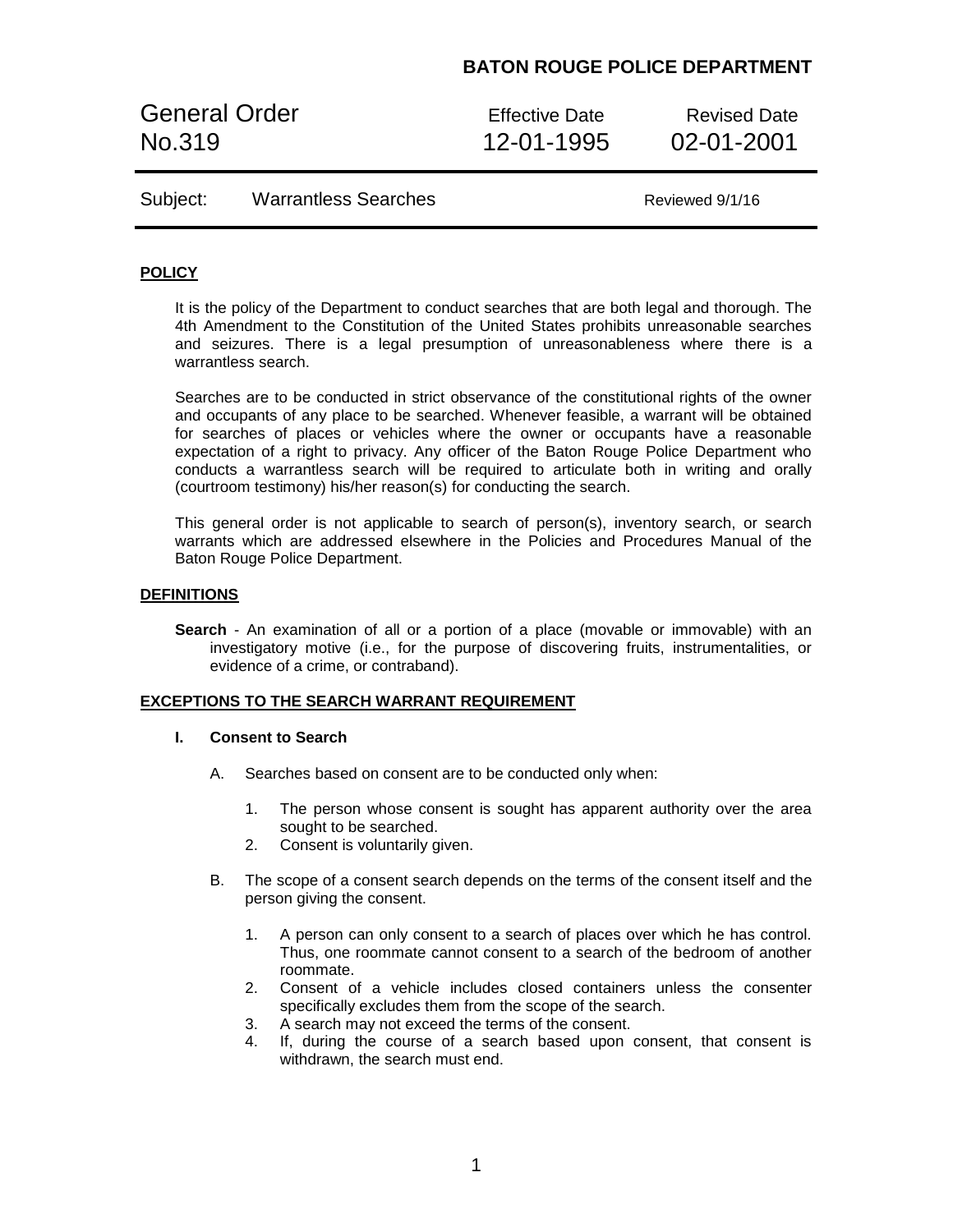General Order **Effective Date** Revised Date No.319 12-01-1995 02-01-2001

| Subject: | <b>Warrantless Searches</b> |
|----------|-----------------------------|
|----------|-----------------------------|

Reviewed 9/1/16

C. Consent should be made in writing unless the situation makes this inconvenient. The department has made available to officers a written consent to search form in English and Spanish.

#### **II. Plain View**

- A. The most important factor in examining the legality of the plain view search is whether the officer had a legal right to be where he was in order to seize the item in plain view (whether or not the officer used vision aids such as flashlight, binoculars, etc.), and had a lawful right of access to the object.
- B. The evidentiary nature of the item must be immediately apparent. The test of "immediately apparent" would include whether or not the item required further inspection as opposed to being easily identified as contraband on first view.

### **III. Abandoned Property**

- A. Premises that have been obviously abandoned by the owners have been held not to afford a reasonable expectation of privacy.
- B. Examination of a vehicle that has been abandoned on a public thoroughfare is technically not a search. If an officer can determine in advance that the vehicle has been abandoned, examination of the interior of the vehicle will be conducted only in accordance with the provisions of departmental policies and the law.
- C. If contraband was abandoned before a physical seizure of a person by a police officer, there is no 4th Amendment issue. If the abandonment occurred after seizure, the officer must articulate his/her reasons why the physical seizure of the person was justified. The reasons can include reasonable suspicion, as in a stop and frisk situation, or probable cause, as in an arrest.

#### **IV. Crime Scene Searches**

There is no "crime scene exception" to the search warrant requirement for residences. However:

- A. Police presence after a crime inside a home is almost always upon the invitation or consent of the victim(s) residing in the home. Gathering of evidence is done based on this invitation. Consent forms are not generally required.
- B. In cases involving the injury or death of someone in a home and no one is available to give consent, the public safety exception to the warrant requirement gives the police the right to enter (i.e., a neighbor informs police that shots were fired inside the home, or a body is discovered and exigent circumstances require the immediate investigation without waiting for a warrant).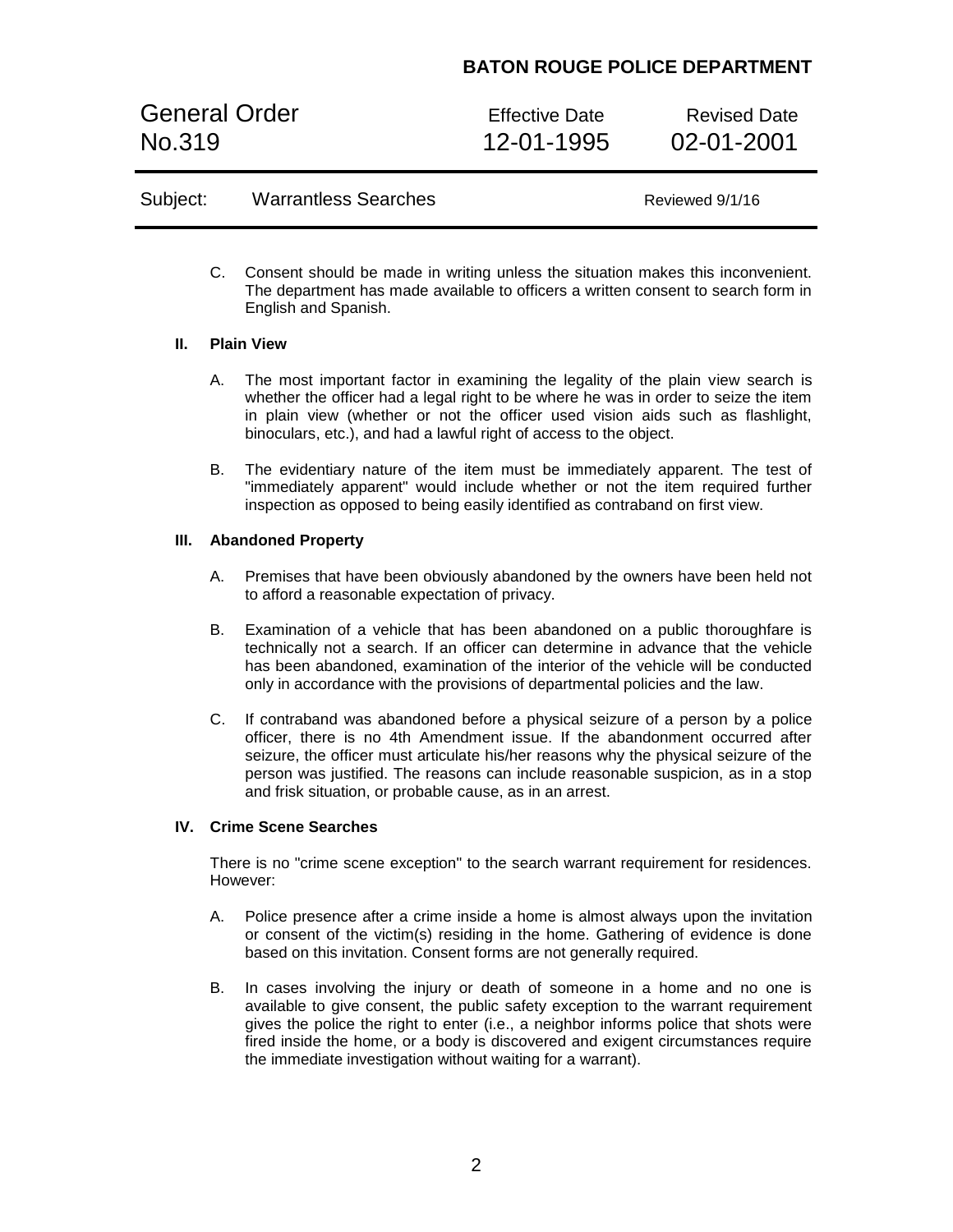General Order **Effective Date** Revised Date No.319 12-01-1995 02-01-2001

Subject: Warrantless Searches Manual Control Reviewed 9/1/16

#### **V. Exigent Circumstances**

- A. Public Safety Exception
	- 1. Whenever an officer has probable cause to believe a person inside a house (or other structure) or car may be in danger, the public safety exception justifies entry without a warrant, consent, or any other exception to the warrant requirement.
	- 2. If the circumstances for the public safety exception no longer exist, officers must obtain a search warrant to conduct any further searches.
	- 3. Whenever an officer uses the public safety exception he/she should clearly articulate the reasons for doing so in his/her report and be prepared to defend those reasons in court.
- B. Situations where speed is essential in gathering evidence. Police officers who possess probable cause to believe that items to be seized are at a certain location may search without a warrant if:
	- 1. They have reason to believe the delay will result in a destruction of evidence.
	- 2. They are in hot pursuit of a fleeing suspect.
- C. Protective Sweeps
	- 1. When officers make an in-home arrest, as a precautionary matter and without cause or suspicion, they may look in closets and other spaces immediately adjoining the place of arrest from which an attack could be launched.
	- 2. When officers do possess a reasonable belief based on specific facts that there might be other people in the house who could pose some danger, they are justified in going through the house performing a cursory inspection of those spaces where a person could be found.
	- *\*Note: In the absence of a voluntary consent or exigent circumstances to conduct a warrantless search, officers of this department are to secure the suspect(s)/evidence and obtain a search warrant.*

#### **VI. Vehicles**

- A. Because a person has a lesser expectation of privacy in a vehicle than in a residence, courts have adopted, as an exception to the general rule requiring search warrants, a vehicle exception.
	- 1. In order to search a vehicle, police must have probable cause to believe that it contains items to be seized.
	- 2. Probable cause exists if, given the totality of the circumstances, there is a fair probability that the car contains contraband or evidence.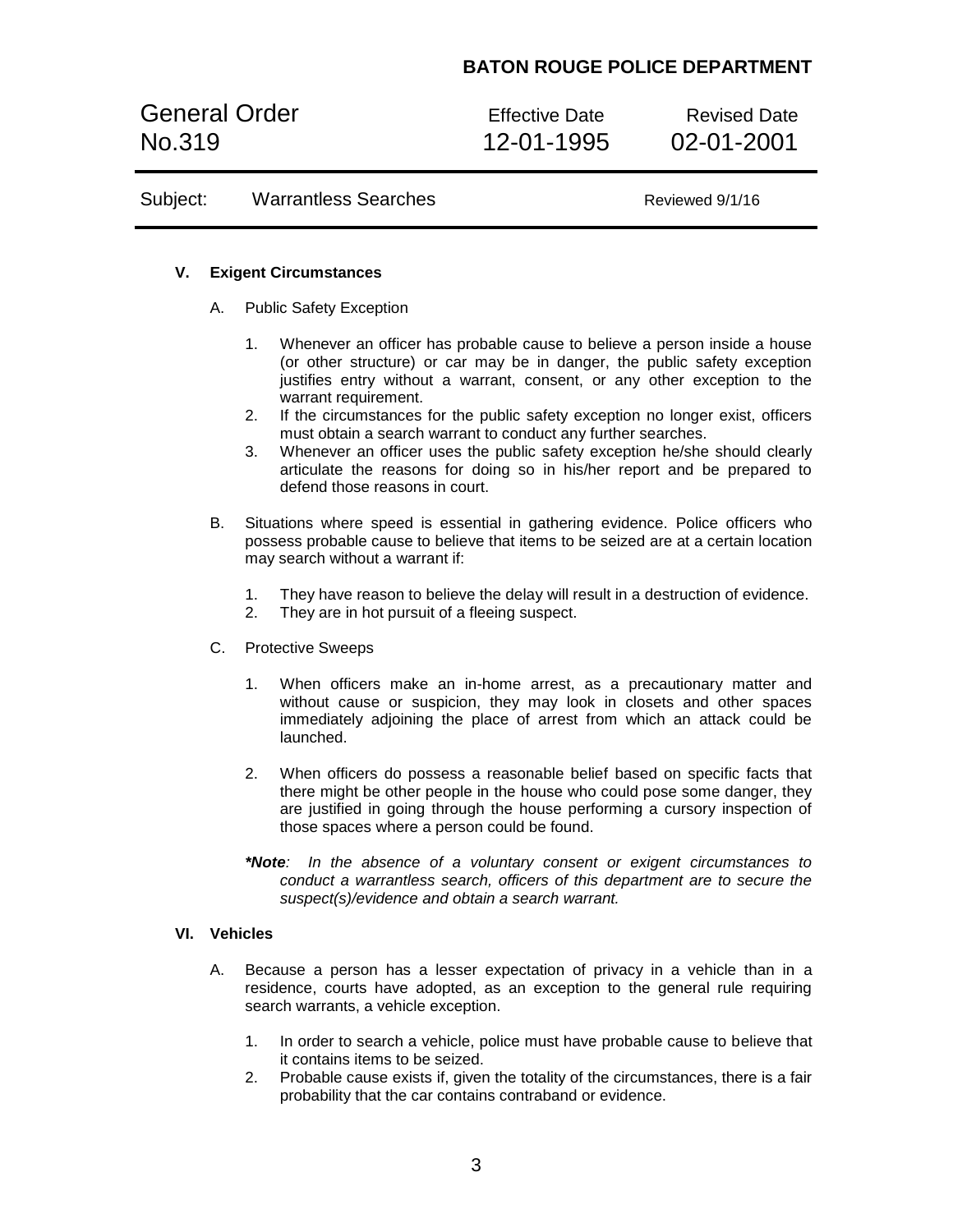General Order **Effective Date** Revised Date No.319 12-01-1995 02-01-2001

Subject: Warrantless Searches Manual Reviewed 9/1/16

|                                              | В.                                                                                                                                                                                                                                                              | The vehicle exception is not limited to a search at the time the car is discovered to<br>probably contain seizable items; if probable cause and exigent circumstances<br>(i.e., mobility or ability of others to retrieve evidence or contraband from the car<br>before a warrant can be executed) existed originally, the police may move and/or<br>search the vehicle at a later time without a warrant.                                                                                                                                                                                      |  |  |
|----------------------------------------------|-----------------------------------------------------------------------------------------------------------------------------------------------------------------------------------------------------------------------------------------------------------------|-------------------------------------------------------------------------------------------------------------------------------------------------------------------------------------------------------------------------------------------------------------------------------------------------------------------------------------------------------------------------------------------------------------------------------------------------------------------------------------------------------------------------------------------------------------------------------------------------|--|--|
|                                              | C.                                                                                                                                                                                                                                                              | Where police officers have probable cause to search an entire vehicle, they may<br>conduct a warrantless search of every part of the vehicle and its contents,<br>including all containers and packages, which may conceal the object of the<br>search.                                                                                                                                                                                                                                                                                                                                         |  |  |
|                                              |                                                                                                                                                                                                                                                                 | 1.<br>The scope of the search is not defined by the nature of the container in which<br>the contraband is found. Rather, it is defined by the object of the search and<br>the places in which there is probable cause to believe that it may be found.<br>United States V. Ross 102 S. Ct. 2157 (1982).<br>Police officers do not have to separately request permission to search each<br>2.<br>container found in a vehicle since a reasonable person may be expected to<br>know that narcotics are generally carried in some form of container. Florida v.<br>Jimeno, 111 S. Ct. 1801 (1991). |  |  |
|                                              | D.                                                                                                                                                                                                                                                              | Consent to run a narcotic detector dog around the exterior of the vehicle is not<br>necessary, as this is not considered a search.                                                                                                                                                                                                                                                                                                                                                                                                                                                              |  |  |
|                                              |                                                                                                                                                                                                                                                                 | 1.<br>If consent is given to search the vehicle then the dog does not necessarily<br>need to be utilized, unless to specifically pinpoint the location or area of alert.<br>Consent freely given allows for a complete search of the vehicle.<br>A dog alert, from a reliable dog constitutes probable cause to search.<br>2.<br>Therefore, a search warrant is not needed.                                                                                                                                                                                                                     |  |  |
|                                              |                                                                                                                                                                                                                                                                 | <b>VII. Search Incident to Arrest</b>                                                                                                                                                                                                                                                                                                                                                                                                                                                                                                                                                           |  |  |
|                                              | А.<br>A limited search is permissible without a warrant at the time of arrest in order to<br>remove weapons that the arrestee might seek to use to resist arrest or to escape,<br>and to seize any evidence in order to prevent its concealment or destruction. |                                                                                                                                                                                                                                                                                                                                                                                                                                                                                                                                                                                                 |  |  |
|                                              | B                                                                                                                                                                                                                                                               | The search is limited to the arrestee's person and the area within his/her<br>immediate control. The search may be conducted even though the arrestee may<br>be in handcuffs.                                                                                                                                                                                                                                                                                                                                                                                                                   |  |  |
| <b>VIII. Evidence Handling and Reporting</b> |                                                                                                                                                                                                                                                                 |                                                                                                                                                                                                                                                                                                                                                                                                                                                                                                                                                                                                 |  |  |
|                                              | А.                                                                                                                                                                                                                                                              | Any evidentiary items discovered in the course of a warrantless search will be<br>collected, handled, packaged, marked, transported, and stored in accordance with<br>departmental policies and procedures.                                                                                                                                                                                                                                                                                                                                                                                     |  |  |

B. Where appropriate and feasible, itemized receipts for seized property will be given to the owner and/or occupants or left in the premises if they are unavailable.